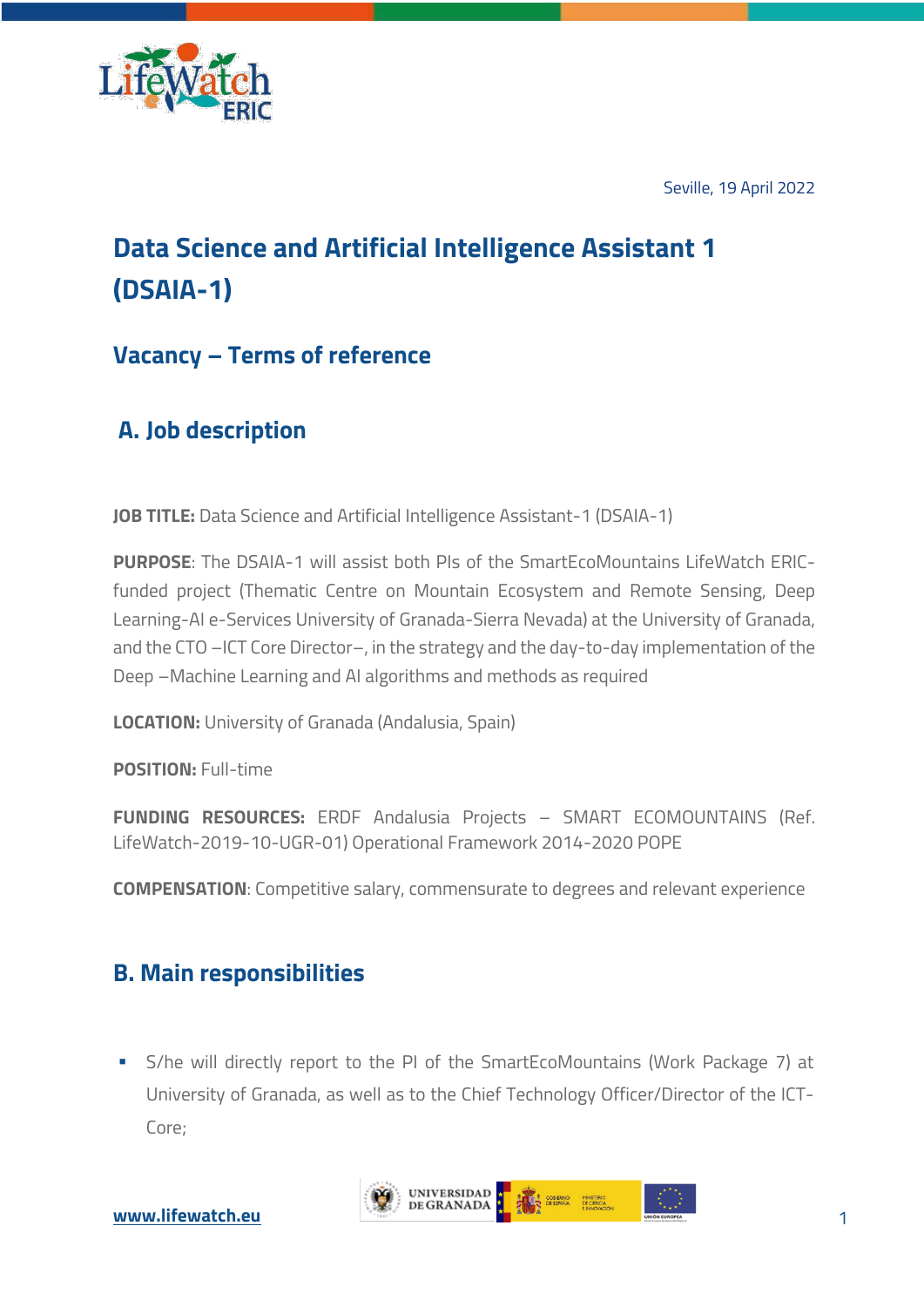

- § S/he will hold a position which requires multi-, inter- and trans-disciplinary ICT skills accrediting proven research experience on artificial intelligence and deep learning techniques;
- S/he will assist in applying artificial intelligence algorithms and methods to the automatic identification of land uses in horizontal photography: i.e., review and application of the state-of-the-art in machine learning and end-to-end skills to build intelligent systems (data collection, data preprocessing, iterative development of deep learning models, etc.);
- In particular, s/he shall provide support with a comprehensive knowledge of computer vision problems such as object detection and image classification. i.e., downloading, pre-processing and post-processing of horizontal photography, specifically applied on land use and land covers, including their data annotation;
- In addition, s/he shall provide support with a comprehensive knowledge of artificial intelligence solutions implementation plans at both hardware and software levels, in particular for imagery data analysis. This also implies experience in the data quality enhancement and the iterative process of creation and validation of an artificial intelligence systems based on this high-quality data.

## **C. The ideal candidate should meet the following requirements:**

- 1. A bachelor's degree in Computer Science Engineering;
- 2. Be a PhD holder or carrying out such a degree in computer science or related field;
- 3. Minimum 9 months experience in similar position in a research entity (artificial intelligence expert);
- 4. Accredited experience in deep learning application for imagery classification justified with Q1 journal publications, conference communications and book chapters in the field;
- 5. Accredited experience on high quality imagery datasets creation for artificial intelligence usage;

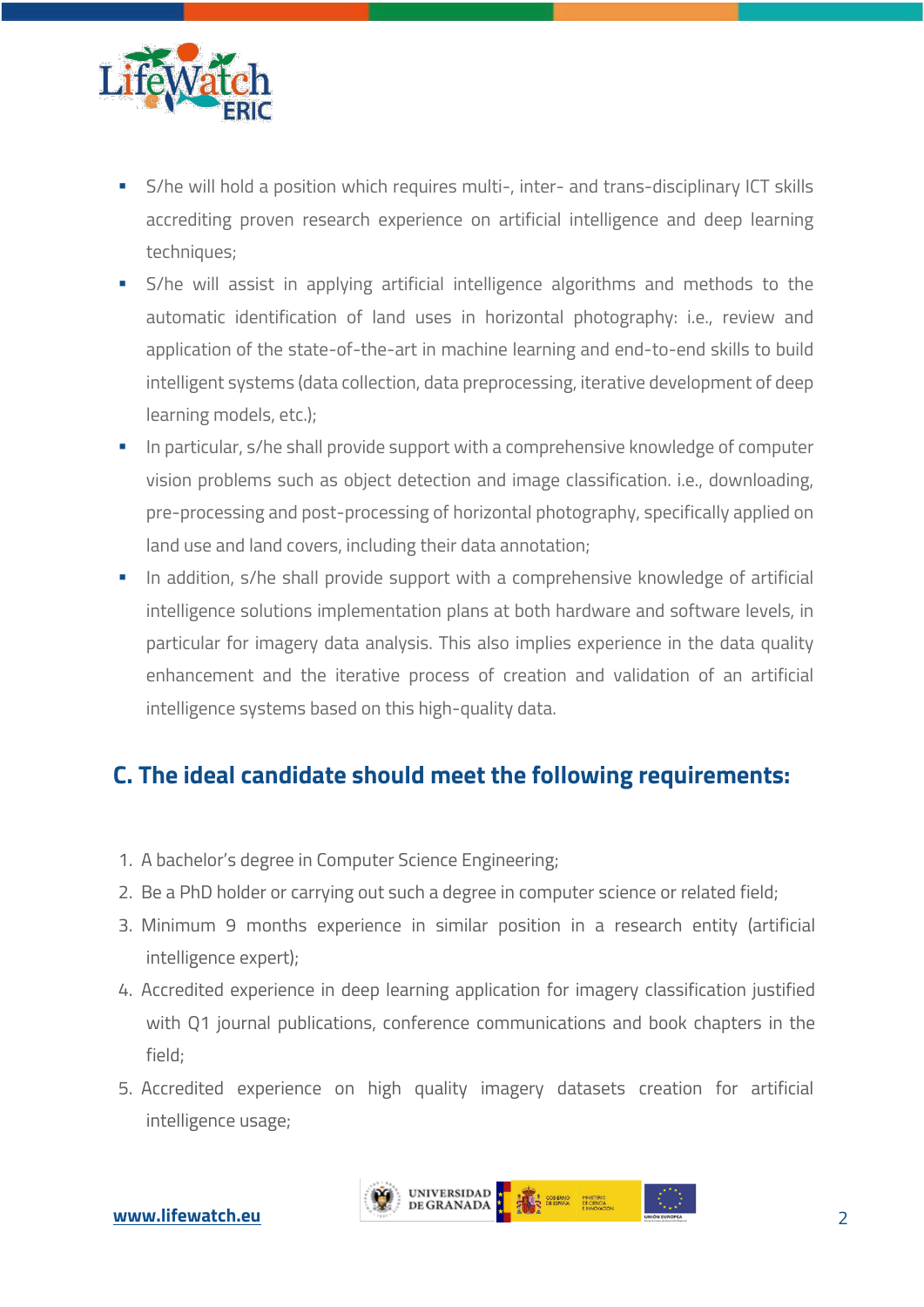

- 6. Accredited experience in state-of-the-art analysis and comprehensive surveys elaboration in regard with an artificial intelligence application field;
- 7. Accredited experience as software development engineer;
- 8. Accredited experience in the high-performance computing field;
- 9. Accredited professional experience working for private/public bodies and companies, relevant to scientific/technological/innovation activities related to artificial intelligence research;
- 10. Good presentation and reporting skills, fluency in written and spoken English;
- 11. Experience in data pre- and post-processing techniques for high-quality deep learning models;
- 12. Ability to work under tight deadlines with changing priorities;
- 13. Availability to travel abroad;
- 14. A high-standard work ethic.

#### **ADDITIONAL DESIRABLE SKILLS**

- **•** Proven professional experience in Python, JavaScript, R and Java programming;
- **Proven professional experience on Tensorflow and Keras frameworks;**
- § Knowledge in other programming languages like (C/C++/ C #, Matlab, etc.); proven professional experience on databases administration and management (MySQL, NoSQL, PL/SQL, MongoDB, etc.);
- **Proven experience in GIS, Google Earth Engine and its Python API for remote sensing** images processing and analysis.

## **D. The vacancy is subject to the following procedure:**

§ A short covering letter and Curriculum Vitae (EUROPASS format and annexes, 10 pages at the most) shall be submitted to the Chief Technology Officer/ICT-Core Director cto@lifewatch.eu and in CC to ictoffice@lifewatch.eu by **3 May 2022**. Please write **"DSAIA-1 candidature"** in the mail subject;